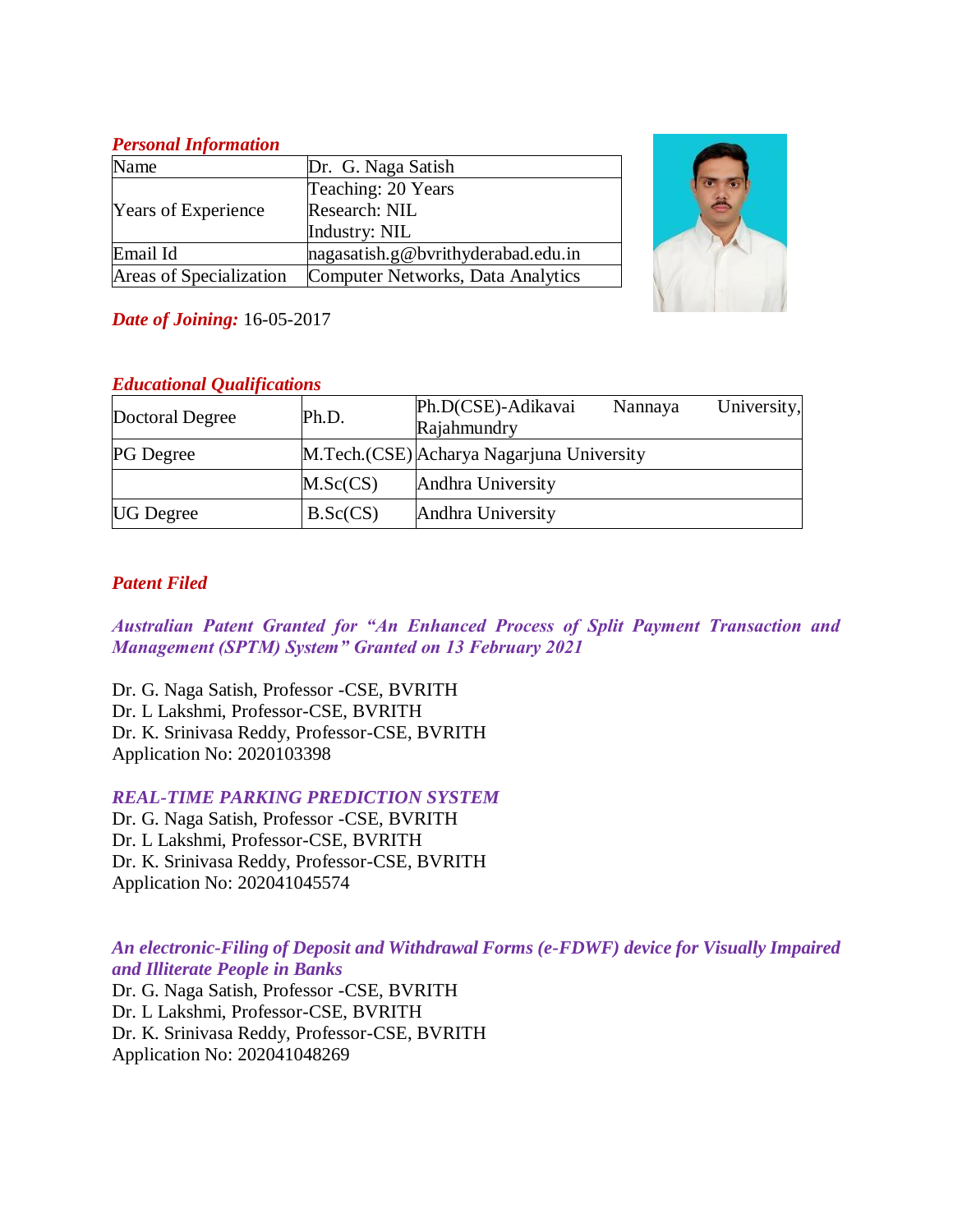#### *Real Time Crop Monitoring Using Internet Of Things (Iot) Based Precision Agriculture"*

Dr. G.Naga Satish, Associate Professor -CSE, BVRITH Dr. L Lakshmi, Associate Professor-CSE, BVRITH Dr.Ch.Srinivasulu Professor-CSE, BVRITH Application No: 202041004551

#### *Iot-traffic system: iot based intelligent traffic, transport management*

Dr. G.Naga Satish, Associate Professor -CSE, BVRITH Dr. M.Shanmukhi, Professor-IT, BVRITH Application No. 201941004416A

#### *A Novel pixel based method for satellite image classification*

Dr. G.Naga Satish, Associate Professor -CSE, BVRITH Dr. M.Shanmukhi, Professor-IT, BVRITH Application No. 201841005538A

#### *Authentication Model for Wireless Communication*

Dr. G.Naga Satish, Associate Professor -CSE, BVRITH Dr. M.Shanmukhi, Professor-IT, BVRITH Application No.201841019513 A

### *Books Publishes / Book Chapters / Monographs:*

- 1. Data Analytics-2 published by Globe Edit Publishers ISBN No: 978-620-0-62159
- 2. Python Programming for Beginners" published by Globe Edit Publishers. ISBN No: 978-620- 0-613011(October 2020)
- 3. "Data Analytics-1" published by Globe Edit Publishers. ISBN No: 978-620-0-61350- 9(September 2020)
- 4. "Data Structures using C++ Quick Reference" Published by Scholar Press ISBN No. 978-613- 8-80102-3 (2019)
- 5. "Information Systems Audit and Control" Accepted by Advanced Academic Publishers with ISBN No: 978-93-87396-09-08.
- 6. "Software Engineering –An Object Oriented Approach" published by Lambert Academic Publishing with ISBN No:978-3-659-91545-1
- 7. "Data Communication and Networks" published by Hi-Tech Publishers with ISBN No. 978- 81-298-0120-3
- 8. "Principles of Programming Languages" Published by Hi-Tech Publishers with ISBN No: 978- 81-298-0124-1
- 9. "Computer Networks" Published by Lambert Academic Publishing with ISBN No: 978-613- 5-82069-0
- 10. "Software Engineering Using Object Oriented Concepts" Published by Lambert Academic Publishing with ISBN No: 978-613-7-34131-5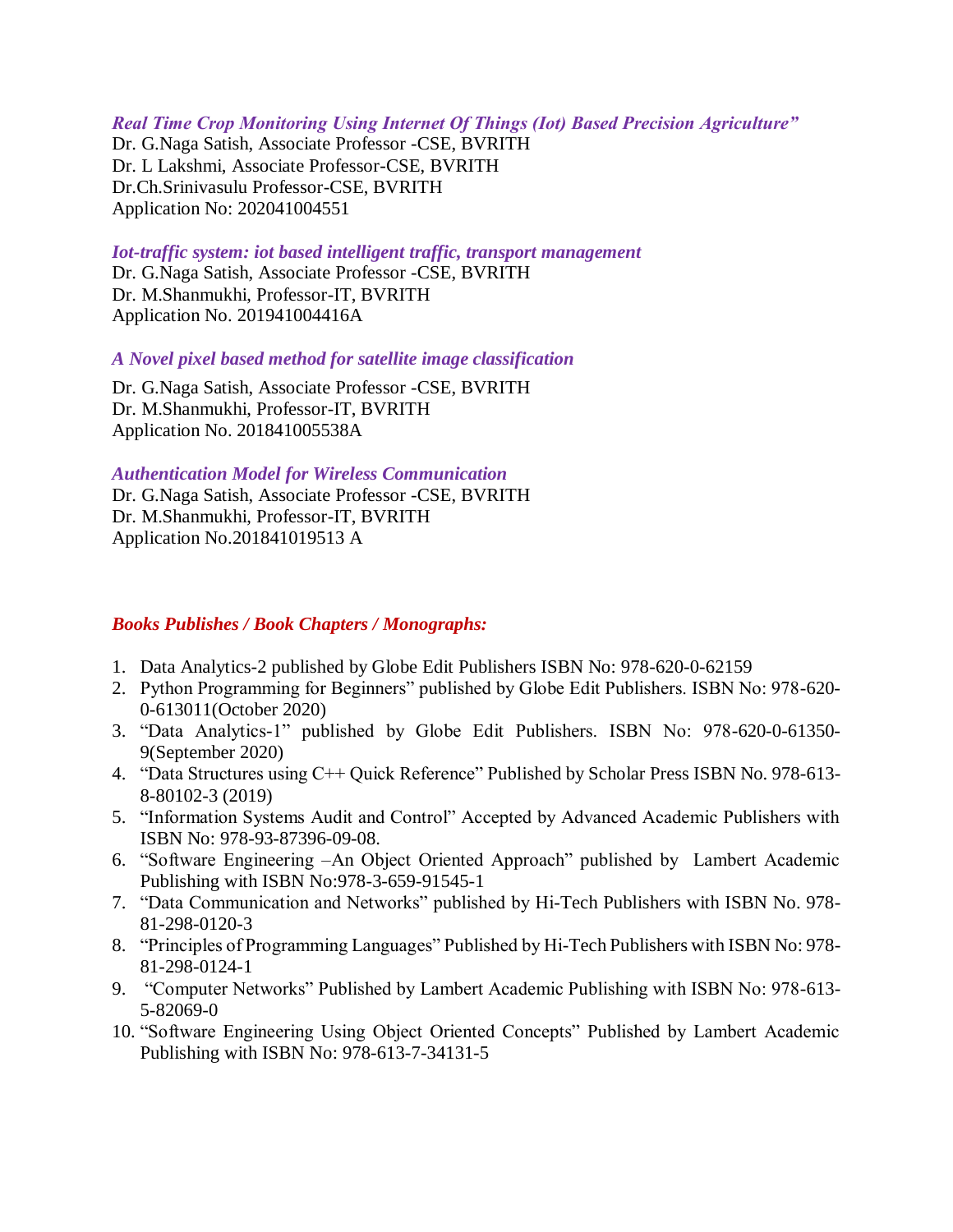## *Papers Published*

### *International Journal Publications*

#### **2020-2021**

- 1. Dr.G.Naga Satish, Dr.Ch.V.Raghavendran "Analysis of COVID Confirmed and Death Cases Using Different ML Algorithms" in Lect. Notes in Networks, Syst., Vol. 185, SibaK. Udgata et al. (Eds): Intelligent Systems, 978-981-33-6080-8, 499235\_1\_En, (Chapter 7) (Awaiting for Publication, Proofs Correction Completed)
- 2. Dr.G.Naga Satish "The preeminence of Fog Computing and IoT enabled Cloud Systems in Health care" in Proceedings of the Third International Conference on Intelligent Communication Technologies and Virtual Mobile Networks (ICICV 2021) ISSN: 978-0- 7381-1182-7(Scopus Indexed) IEEE ISBN: 978-0-7381-1183-4
- 3. Dr.Ch.V.Raghavendran, Dr.G.Naga Satish "Analyzing the Results of Regression Models in Machine Learning for Predicting House Price" in International Journal of Advance Study and Research Work, Special Issue September 2020. ISSN: 2581-5997 PP248-255.
- 4. Dr.Ch.V.Raghavendran, Dr.G.Naga Satish "Building Time Series Prognostic Models to Analyze the spread of COVID-19 Pandemic" in International Journal of Advanced Science and Technology Volume 29 , No.3 , (2020) PPP 13258-13268(ISSN: 2005-4238)(Indexed in Scopus)
- 5. Dr.Ch.V.Raghavendran, Dr.G.Naga Satish "Predicting Rise and Spread of COIVD-19 Epidemic using Time Series Forecasting Models in Machine Learning" in International Journal on Emerging Technologies Volume 11(4) Page 56-61(2020) (Indexed in Scopus) (ISSN: 2249-3255,0975-8364)

### **2019-2020**

- 6. Ms.C.Jagadeeswari, Dr.G.Naga Satish "Statistical Analysis Providing COVID-19's Lethality Rate for the Elderly People using R" in International Journal of Advanced Science and Technology Volume 29, No.11s(2020) Page: 1366-1370 (Indexed in Scopus) (ISSN:2005-4238)
- 7. Ms.C.Jagadeeswari, Dr.G.Naga Satish "Hard Hat Detection Using Deep Learning Techniques" in International Journal of Advanced Science and Technology Volume 29, No.11s(2020) Page:1292-1298 (Indexed in Scopus) (ISSN:2005-4238)
- 8. Dr.G.Naga Satish, Dr.Ch.V.Raghavendran " House Price Prediction Using Machine Learning " in International Journal of Innovative Technology and Exploring Technology Volume 8, Issue 9 (2019) Page 717-722 (Indexed in Scopus) (ISSN: 2278 3075)
- 9. Mr.K.Naresh, Dr.G.Naga Satish "Machine Learning Based Recognition of Crops Diseases by CNN" in International Journal of Innovative Technology and Exploring Technology Volume 8, Issue 9 (2019) Page 1264-1268 (Indexed in Scopus) (ISSN: 2278 3075)

### **2018-2019**

10. Dr.Ch.V.Raghavendran, Dr.G.Naga Satish " Group Key Management Protocols for Securing Communication in Groups over Internet of Things" Accepted to Publish in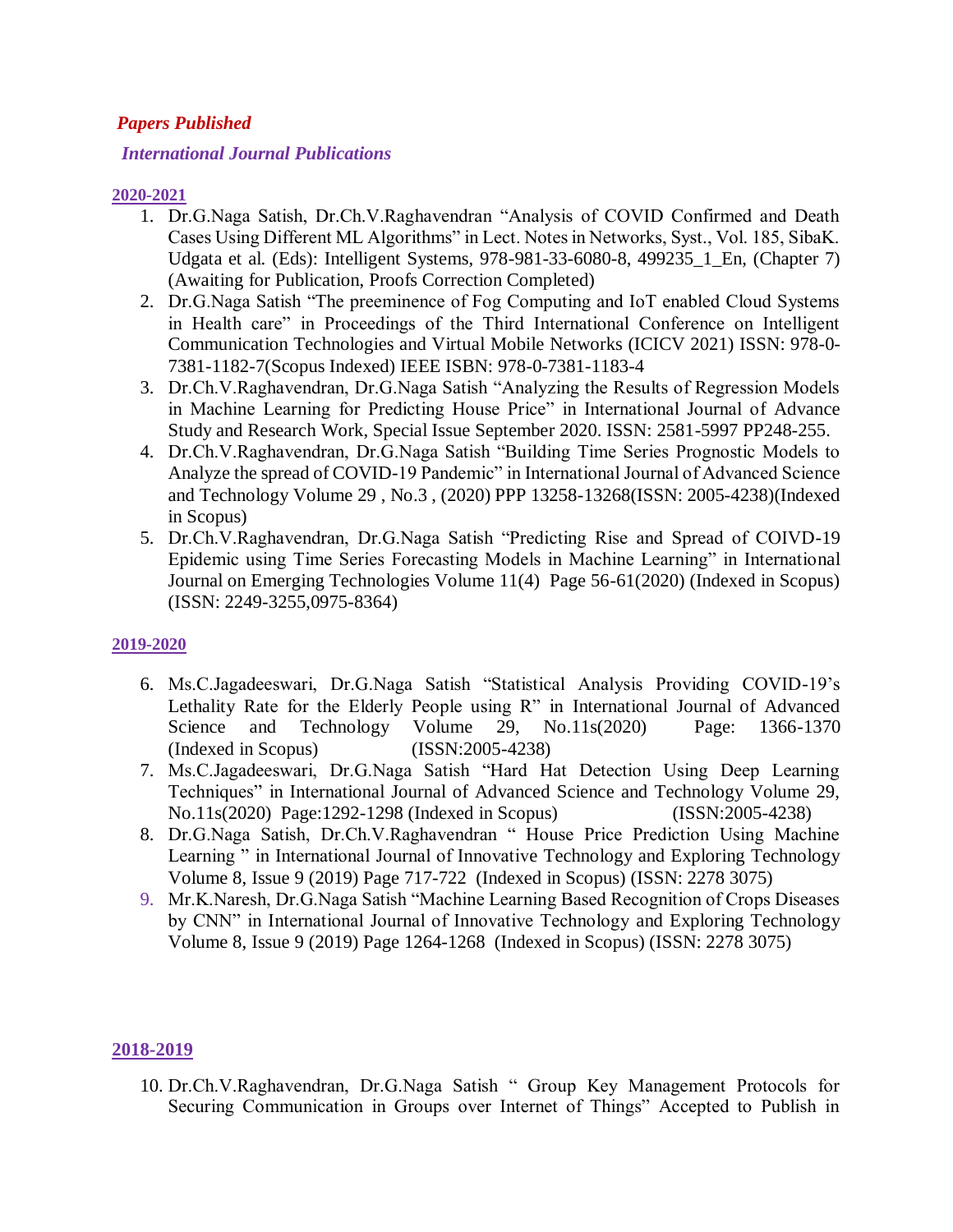Springer Lecture Notes on Data Engineering and Communications Technologies (ISSN: 2367 4512)

- 11. Dr.Ch.V.Raghavendran, Dr.G.Naga Satish "Challenges and Opportunities in Extending Cloud with Fog Computing" in International Journal of Engineering & Technology Volume 7, No 4.39 (2018) Page 142-146( Indexed in Scopus) Published 13-12-2018(ISSN: 2227-524X)
- 12. Dr. M. Shanmukhi, Dr.G.Naga Satish "Load Balancing Using Clustering in WSN with Fuzzy Logic Techniques" in International Journal of Pure and Applied Mathematics, Volume 119, No.14 , 2018 ISSN: 1314-3395 Page 61-69(Impact Factor-7.19)(Indexed in Scopus)

### **2017-2018**

- 13. Dr.G.Naga Satish, Dr.Ch.V.Raghavendran "A Prose Examination on Analytics" in Anveshana's International Journal Research in Engineering and Applied Sciences(AIJREAS), Volume-3, Issue-03, March-2018, ISSN: 2455-6300 (UGC S.No-44797)
- 14. Dr.Ch.V.Raghavendran, Dr.G.Naga Satish "A Study On Applications and Challenges in Vehicular Adhoc Networks(VANETS)" in International Journal of Advance Research in Science and Engineering Volume No.06, Issue No.12 , December 2017, ISSN 2319-8354 page 297-305(UGC S.No-47721)
- 15. Dr.G.Naga Satish, G.Naga Srikanth "Level-Headedness in Wireless Sensor Networks" in International Journal on Recent and Innovation Trends in Computing and Communication Volume 5, Issue 8 August 2017, ISSN 2321-8169 page 69-73(SJIF-5.837, IC Value -5.75)
- 16. Dr.Ch.V.Raghavendran, Dr.G.Naga Satish "Internet of Things-A Big Challenge in getting the Right Protocol" in International Advanced Research in Science, Engineering and Technology (IARJSET) Volume 4, Issue 7, July 2017 Page 180-192 ISSN(Online) 2393- 8021 ISSN(Print) 2394-1588 DOI10.17148/IARJSET.2017.4731
- 17. Dr.Ch.V.Raghavendran, Dr.G.Naga Satish "Internet of Things –Opportunities , Applications and Challenges in the prospective world" in International Journal of Computer Science & Information Technology(IJCSIT), Volume 4 Issue 3(June 2017)

# **2016-2017**

- 18. Dr.Ch.V.Raghavendran, Dr.G.Naga Satish "A Study on Cloud Computing Services" in International Journal of Engineering Research & Technology( IJERT) Special Issue-2016 Volume 4, Issue 34 ISSN 2278-0181
- 19. D.Venkata Ravi Kumar, Dr.G.Naga Satish "A Literature Study of Image Segmentation Techniques for Images" International Journal of Engineering Research & Technology( IJERT) Special Issue-2016 Volume 4, Issue 34 ISSN 2278-0181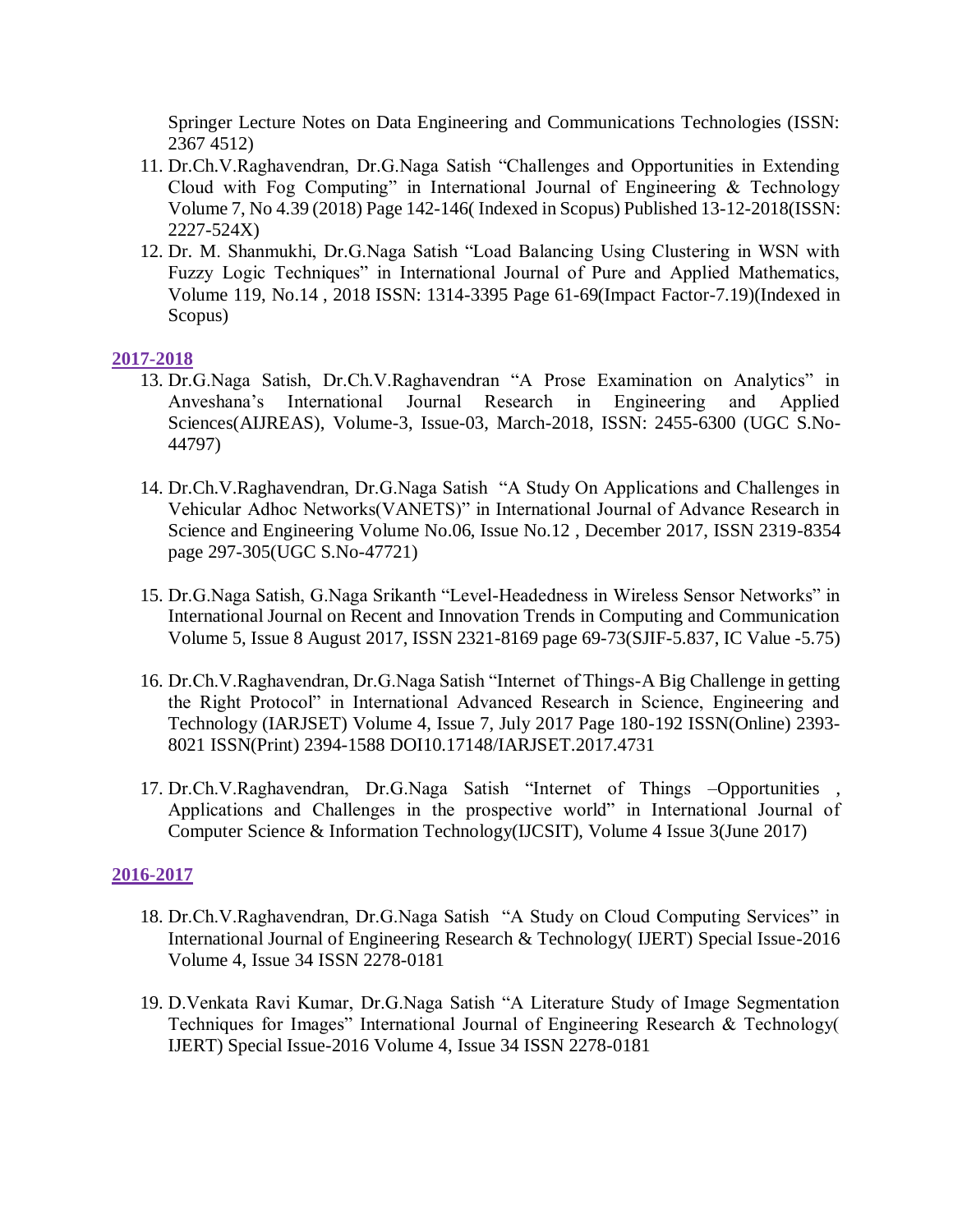- 20. B.R.S.Raju, Dr.G.Naga Satish "Pioneering Technique for Averting Congestion occurrences by Unsystematic padding" in International Journal of Engineering Research & Technology( IJERT) Special Issue-2016 Volume 4, Issue 34 ISSN 2278-0181
- 21. G.Naga Srikanth, Dr.G.Naga Satish, Dr.P.Suresh Varma "A Study on Cloud Computing Security With Encryption and Decryption Technique" in International Journal of Engineering Research & Technology( IJERT) Special Issue-2016 Volume 4, Issue 34 ISSN 2278-0181
- 22. G.Naga Srikanth, Dr.G.Naga Satish, R Krishnam Raju Indukuri,Dr.P.Suresh Varma "A Novel Scheduling Model for Resource Allocation in Cloud Computing" in International Journal of Research in Computer Science and Software Engineering Volume 6 Issue 7 ,June 2016 ISSN-2277128X

### **2015-2016**

23. G.Naga Srikanth, G.Naga Satish, Dr.P.Suresh Varma "A Survey of Quality Service(QOS) in Wireless Ad-hoc Networks" in International Journal of Research in Computer Science and Software Engineering Volume 5 Issue 8 ,August 2015 ISSN-2277128X

## **2014-2015**

- 24. G.Naga Satish, Ch.V.Raghavendran, M.V.Rama Sundari, Dr.P.Suresh Varma "Transient Analysis of Three Node Tandem Communication Network Model with feedback and Dynamic Bandwidth Allocation having Non Homogenous Poisson Arrivals" International Journal of Computers & Technology (IJCT). (ISSN 2277-3061) Vol. 13, No. 9 ,2014
- 25. G.Naga Satish, Ch.V.Raghavendran, M.V.Rama Sundari, Dr.P.Suresh Varma "Three Node Tandem Communication Network Model with feedback having Homogeneous Arrivals" Journal of Emerging Trends in Computing and Information sciences.( ISSN 2079-8407) Volume 5, No.6.,2014
- 26. G.Naga Satish, Ch.V.Raghavendran, M.V.Rama Sundari, Dr.P.Suresh Varma "Performance Evaluation of Three Node Tandem Communication Network Model with feed back for first two nodes having Non-Homogeneous Poisson arrivals" International Journal of Computer Applications(IJCA) (0975 – 8887), Volume 98-No.12.,2014
- 27. G.Naga Satish, Ch.V.Raghavendran, M.V.Rama Sundari, Dr.P.Suresh Varma "Performance Evaluation of Three Node Tandem Communication Network Model with feed back for first two nodes having Homogeneous Poisson arrivals" IJCSI International Journal of Computer Science Issues, Vol. 11, Issue 4, No 2, July 2014 ISSN (Print): 1694- 0814
- 28. Ch.V.Raghavendran, G.Naga Satish, M.V.Rama Sundari, Dr.P.Suresh Varma "A Two Node Tandem Communication Network with feedback having DBA and NHP arrivals," International Journal of Computers and Electrical Engineering, Vol. 6, No.5, October, 2014, pp. 422-435. (ISSN: 1793-8163)
- 29. Ch.V.Raghavendran, G.Naga Satish, M.V.Rama Sundari, Dr.P.Suresh Varma "A Literature study on Dynamic Bandwidth Allocation mechanisms for Tandem Communication Networks," Journal of Applied Computer Science & Mathematics, Issue 18(8)/2014, pp. 13-19. (eISSN : 2066-3129 & ISSN: 2066-4273)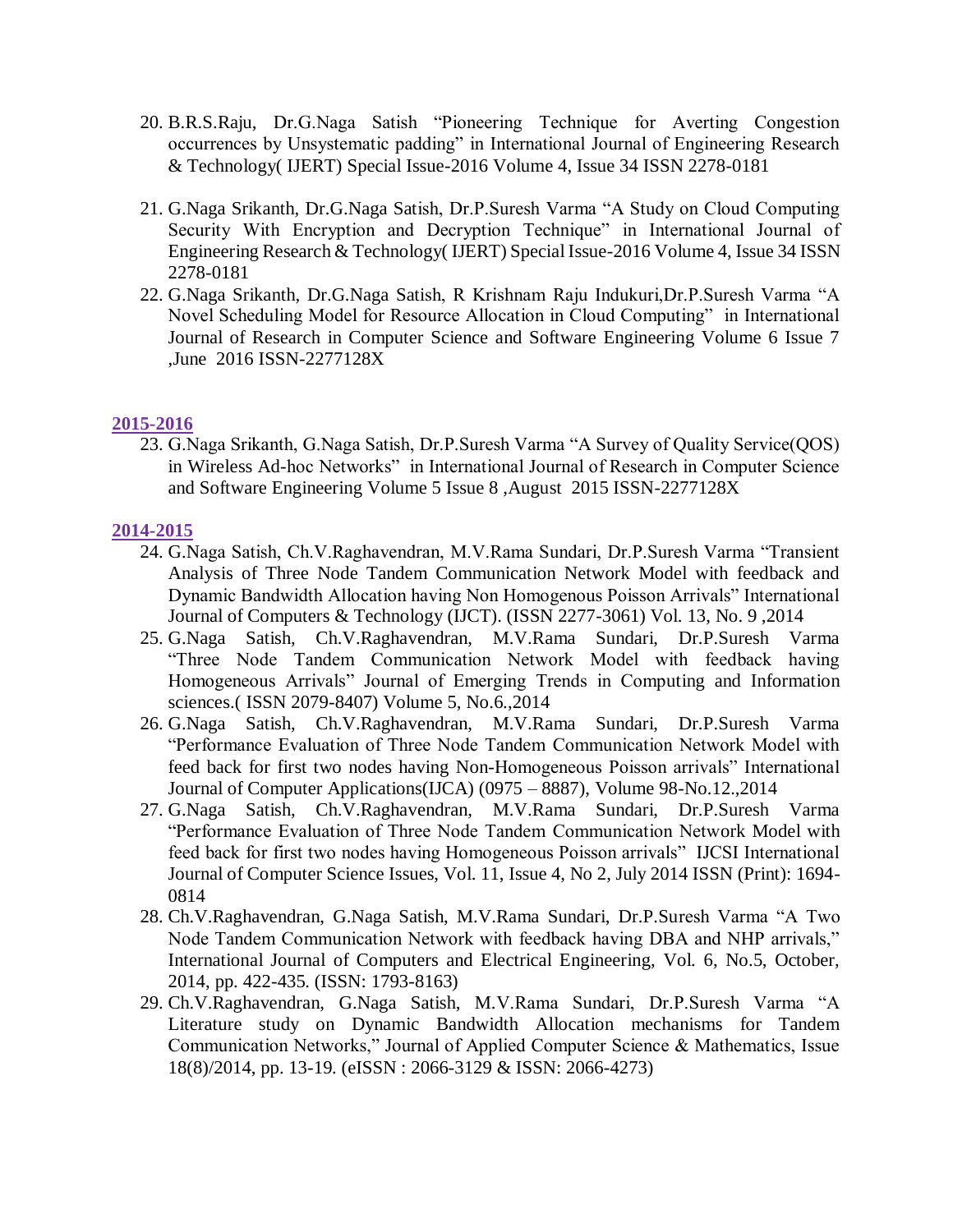- 30. Ch.V.Raghavendran, G.Naga Satish, M.V.Rama Sundari, Dr.P.Suresh Varma "Performance Analysis of a Two Node Tandem Communication Network with Feedback" Global Journal of Computer Science and Technology (GJCST) Volume 14 Issue 1 Version 1.0, 2014
- 31. Ch.V.Raghavendran, G.Naga Satish, M.V.Rama Sundari, Dr.P.Suresh Varma "Transient Analysis of Communication Network Model with Homogeneous Poisson arrivals and Dynamic Band width Allocation" International Journal of Computer Applications (0975- 8887) Volume 98-No.3, July 2014.
- 32. Ch.V.Raghavendran, G.Naga Satish, M.V.Rama Sundari, Dr.P.Suresh Varma "Tandem Communication Network Model with DBA having Non Homogeneous Poisson arrivals and Feedback for First Node" International Journal of Computers & Technology(IJCT) Volume 13 No 10, 2014

## **2013-2014**

- 33. Ch.V.Raghavendran, G.Naga Satish, Dr.P.Suresh Varma "Security Challenges and Attacks in Mobile Adhoc Networks" in I.J. Information Engineering and Electronic Business,2013,3,49-58 Published Online September 2013 in MECS DOI 10.5815/ijieeb.2013 .03.06
- 34. Ch.V.Raghavendran, G.Naga Satish, Dr.P.Suresh Varma "Challenges and Advances in QoS Routing Protocols for Mobile Adhoc Networks" in International Journal of Research in Computer Science and Software Engineering Volume 3 Issue 8 ,August 2013 ISSN-2277128X

## **2012-2013**

- 35. G.NagaSatish, Ch.V.Raghavendran, Dr.P.Suresh Varma "Intrusion Detection and Prevention in Wireless Adhoc Networks" in International Journal of Research in Computer Science and Software Engineering Volume 3 Issue 4, April 2013 ISSN-2277128X
- 36. G.NagaSatish, Dr.P.Suresh Varma "Policy Management in Adhoc Networks" in International Journal of P2P Network Trends and Technology. (ISSN 2249-2615) April 2013
- 37. G.Naga Satish, Dr.P.Suresh Varma "Energy Management System in Adhoc Wireless Networks" in International Journal of P2P Network Trends and Technology (ISSN 2249- 2615) April 2013
- 38. Ch.V.Raghavendran, G.NagaSatish, Dr.P.Suresh Varma "A Study on Contributory Group Key Agreements for Mobile Adhoc Networks" in I.J.Computer Network and Information Security ,2013,4,48-56 Published Online April 2013 in MECS DOI 10.5815/ijcnis.2013 .04.07
- 39. Ch.V.Raghavendran, G.NagaSatish, Dr.P.Suresh Varma "Enhancing the Performance of Routing in Mobile Adhoc Networks using Connected Dominating Sets" in Special Issue of International Journal of Computer Applications(0975-8887)
- 40. G.NagaSatish, Ch.V.Raghavendran, Dr.P.Suresh Varma "Service Discovery in ADHOC Networks" in International Journal of Advanced Research in Computer Science and Software Engineering Volume 2 Issue 11, November 2012 ISSN-2277128X
- 41. Ch.V.Raghavendran, G.NagaSatish, Dr.P.Suresh Varma "Intelligent Routing Techniques for Mobile Ad hoc Networks using Swarm Intelligence" in I.J.Intelligent Systems and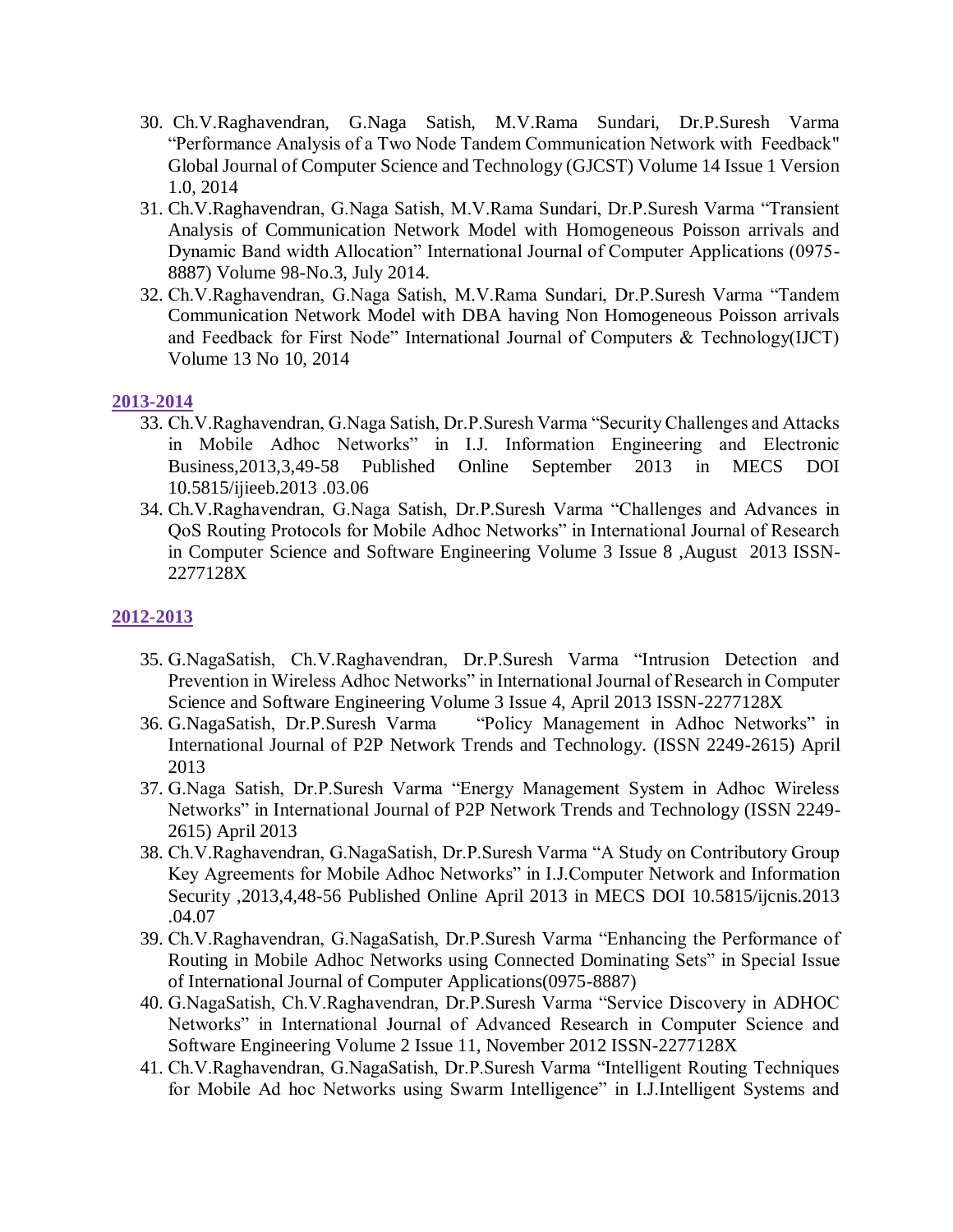Applications, 2013, 01, 81-89 Published Online December 2012 in MECS. DOI: 10.5815/ijisa.2013.01.08

- 42. G.JoseMoses, Dr.P.Suresh Varma, N.Supriya, G.Naga Satish "Security Aspects and Challenges in Mobile Adhoc Networks" in I.J. Computer Network and Information Security (IJCNIS), 2012, 6, 26-32 Published Online June 2012 in MECS.DOI: 10.5815/ijcnis.2012.06.04
- 43. G.NagaSatish, Ch.V.Raghavendran, P.T.K.Mehar, Dr.P.Suresh Varma "Secret Key Cryptographic Algorithm" in International Journal of Computer Science, Information Technology and Management Vol.1 No.1-2(January-December, 2012).

*International Conference Publications*

- 1. G.Naga Srikanth, Dr.G.Naga Satish, Dr.P.Suresh Varma Paper on "Premise on Localization Sagacity in Wireless Sensor Networks" in International Conference on Research Advancements in Computer Science and Communication(ICRACSC-2016) Organized by B.V.Raju Institute of Technology, Narsapur, Medak Dt., Telangana. Dec 29th and 30th 2016
- 2. Dr.Ch.V.Raghavendran , Dr.G.Naga Satish Paper on "A Study on Cloud Computing Services" in International Conference on Advanced Computing and Communications (ICACC-2016) Organized by Shri Vishnu Engineering College for Women, Bhimavaram. 20th to 22nd October 2016
- 3. D.Venkata Ravi Kumar, Dr.G.Naga Satish Paper on "A Literature Study of Image Segmentation Techniques for Images" in International Conference on Advanced Computing and Communications (ICACC-2016) Organized by Shri Vishnu Engineering College for Women, Bhimavaram.
- 4. B.R.S.Raju, Dr.G.Naga Satish Paper on "Pioneering Technique for Averting Congestion occurrences by Unsystematic padding" in International Conference on Advanced Computing and Communications (ICACC-2016) Organized by Shri Vishnu Engineering College for Women, Bhimavaram.
- 5. G.Naga Srikanth, Dr.G.Naga Satish, Dr.P.Suresh Varma Paper on "A Study on Cloud Computing Security With Encryption and Decryption Technique" in International Conference on Advanced Computing and Communications (ICACC-2016) Organized by Shri Vishnu Engineering College for Women, Bhimavaram.
- 6. Ch.V.Raghavendran, G.Naga Satish, Dr.P.Suresh Varma Paper on " A Study on Security and Privacy in Internet of Things(IOT)" at International Conference On Competency Building Strategies in Business and Technology for Sustainable Development" Organized by Sri Ganesh School of Business Management , Salem February 19th 2016.
- 7. G.Naga Satish, Ch.V.Raghavendran, Dr.P.Suresh Varma Paper on "Efficient Energy Management in Adhoc Wireless Networks" at International Conference on Recent Trends in Computer Science and Engineering (ICRTCSE-2012) Organized by Apollo Engineering College, Chennai May 3,4-2012
- 8. G.Naga Satish, Ch.V.Raghavendran, Dr.P.Suresh Varma Paper on "Security Aspects and Challenges in Adhoc Networks" at International Conference on 4G Wireless Computer Networks (IC4GWCN2011) Organized by Kamban Engineering College, Thiruvannamalai, Tamilnadu, India. March 4-6, 2011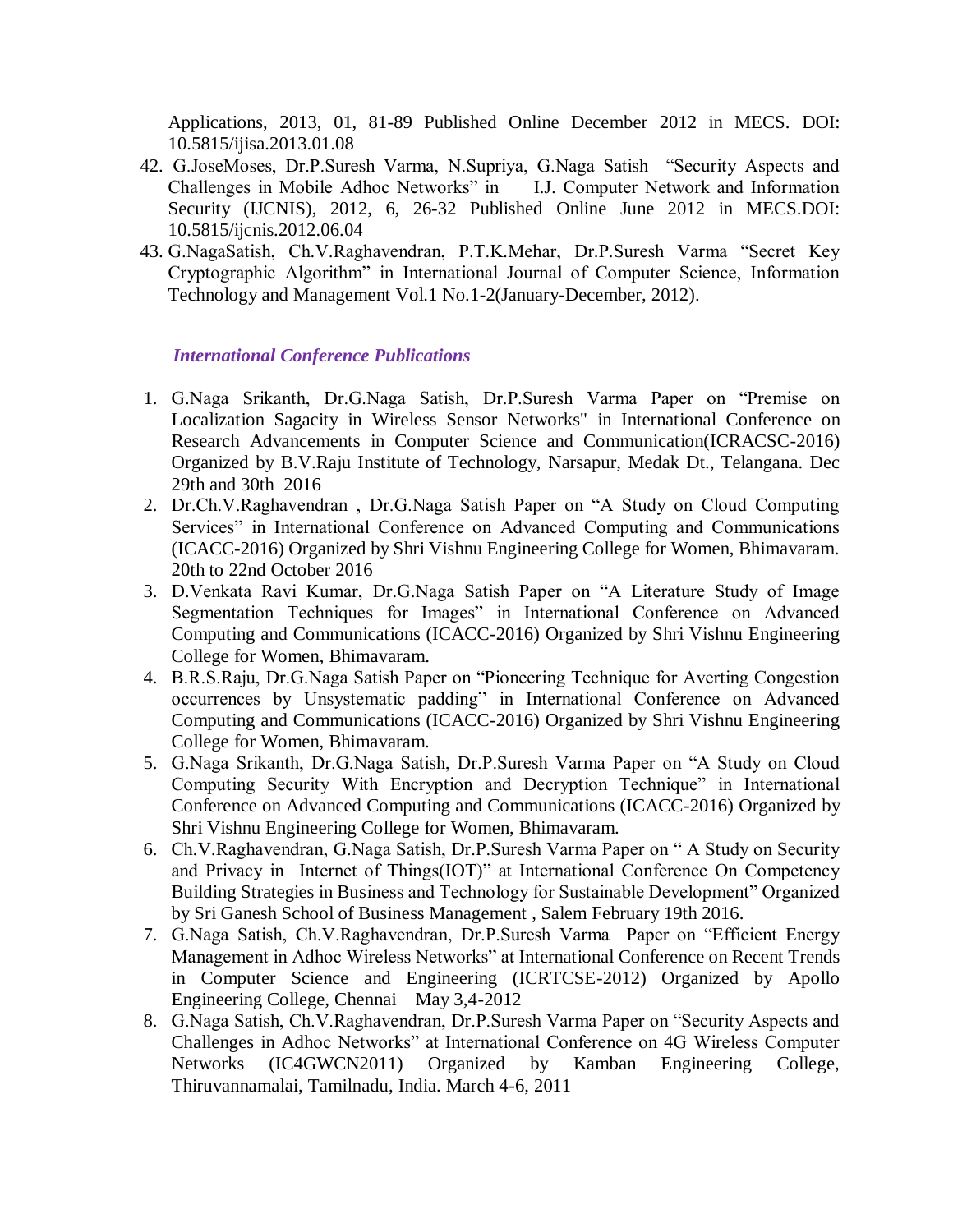## *National Conference Publications*

- 1. G.Naga Satish, Dr.Ch.V.Raghavendran Paper on "A Prose Examination on Analytics" at National Conference on Emerging Trends in Information and Communication Technology(NCET-ICT 2018) Organized by Holy Mary Institute of Technology and Science, Hyderabad 24th March 2018.
- 2. G.Uma Mahesh, Dr.G.Naga Satish Paper on "Security and Secrecy Sentinel on Data Centric Approach in Cloud Computing" at National Conference on Emerging Trends in Computing Organized by Godavari Institute of Engineering & Technology, Rajahmundry April 07-08, 2017.
- 3. G.Naga Satish, Dr.P.Suresh Varma Paper on "Secret Key Cryptographic Algorithm" at National Conference on Advanced Techniques in Computer Science (NCATCS 2K12) Organized by Ideal College of Arts & Sciences, Kakinada February 24-25,2012
- 4. G.Naga Satish, Dr.P.Suresh Varma Paper on "Policy Aspects and Management in Adhoc Networks" at National Conference on Information Technology and its Applications( NITA-2K11) Organized by SV University, Tirupati November 25-27,2011
- 5. G.Naga Satish, Dr.P.Suresh Varma Paper on "A Performance study of Multi Hop Wireless Adhoc Network Routing Protocols" at National Conference on Information Technology Enabled Services Organized by Adikavi Nannaya University, Rajahmundry October 22,23 2010

# *FDP's Attended / Conducted*

- 1. One Week online Short term Course on **Data Analytics using Python** from 08 February 2021 to 12 February 2021 organized by Department of Computer Science and Engineering & Department of Mathematics, National Institute of Technology, Warangal.
- 2. One Week Online Short Term Training Program (STTP) on **Block Chain Technology and its Applications** Organized by Department of Computer Science and Engineering , Sri Devi Women's Engineering College, Hyderabad from 25 February 2021 to 30 January 2021.
- 3. Faculty Development Program on **Cyber Security** Organized by Department of CSE, Dr.M.G.R. Educational and Research Institute from January 04 2021 to January 08 2021(No: ATAL/2020/1606788926)
- 4. One Week Short Term Training Program on "**Role of Artificial Intelligence in Engineering Applications**" from December 21<sup>st</sup> to 26<sup>th</sup> 2020 organized by Department of CSE, Sanskrithi School of Engineering, Puttaparthi(AICTE-STTP-S05-21).
- 5. One Week Online Short Term Training Programme (STTP) on MLDT 2020, Series II: **Machine and Deep Learning Techniques to develop Artificial Intelligence Applications using Python** organized by Department of Information Technology, VNRVJIET, Hyderabad during December  $14<sup>th</sup>$  to  $19<sup>th</sup>$  2020. (VNR\_STTP\_MLDLTS2\_264).
- 6. One Week Online Short Term Training Programme (STTP) on **Machine Learning and Deep Learning Techniques for Artificial Intelligence Problems using Python** (MLDLT 2020), Series 1: Insights into Machine Learning for Solving Artificial Intelligence Problems using Python organized VNRVJIET, Hyderabad during November  $16<sup>th</sup>$  to  $21<sup>st</sup>$  November 2020. (VNR\_STTP\_MLDLTS1\_062).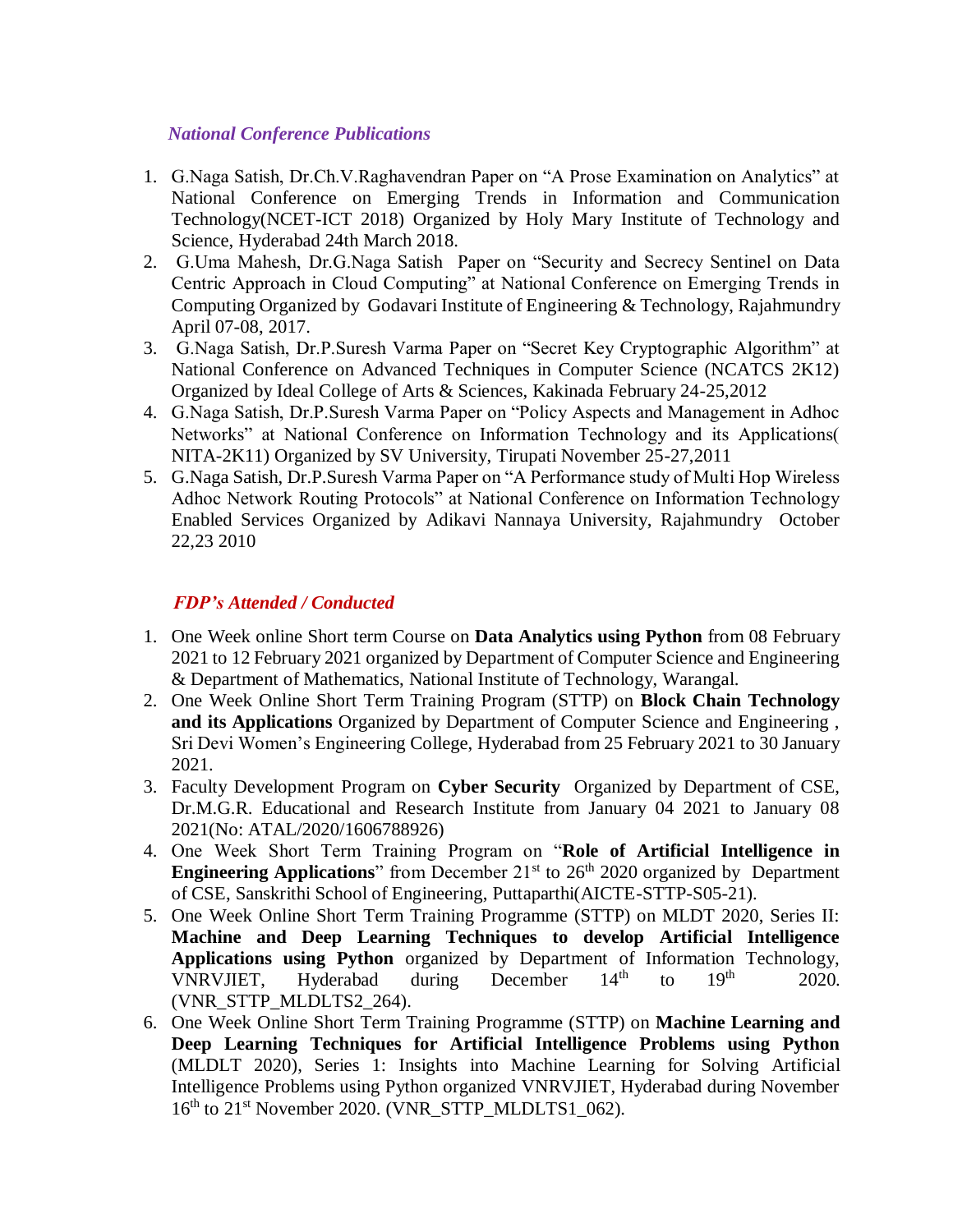- 7. Faculty Development Program on **Essentials of Blended Learning** by Dr.M.G.R. Educational and Research Institute from July 13th 2020 to July 20th 2020(MGRIT0481)
- 8. Faculty Development Program on **Challenges in Cybercrime & Enforcement of Cyber Security** by Dr.M.G.R. Educational and Research Institute from July 6th 2020 to July 12th 2020(MGRCSE0482)
- 9. Faculty Development Program on **Blockchain & Cyber Security: A unique fusion to untangle present-day cybercesurity challenges** by Andhra University College of Engineering from 22nd June, 2020 to 26th June, 2020.
- 10. Faculty Development Program on **Data Science** from May 26th to 30th 2020 by JNTU Pulivendula, AICTE Training and Learning (ATAL) Academy(No:ATAL/2020/1000737).
- 11. Faculty Development Program on **Artificial Intelligence** from May 16th to 20th 2020 by Indian Institute of Information Technology (IIIT Nagpur), AICTE Training and Learning (ATAL) Academy(No:ATAL/2020/758468).
- 12. Faculty Development Program on **Machine Learning and Applications** from May 4th to 12th, 2020 by Electronics & ICT Academy, Indian Institute of Technology, ROORKE.(ID: L201534BBDB)
- 13. Faculty Development Program on **Data Science** by Global Education and Careers forum at GRIET, Hyderabad 19th November 2019
- 14. Two Days Faculty Development Program on **Digital Learning through Web & Cloud Apps** at GRIET, Hyderabad 26-27 July 2019.
- 15. Three Days Faculty Development Program on **Professional Etiquette & Emotional Intelligence** at BVRIT HYDERABAD 08-07-2019 to 10-07-2019
- 16. One Week Faculty Development Program on **Artificial Intelligence and Machine Learning** Organized by GRIET, Hyderabad 29-04-2019 to 04-05-2019.
- 17. Two Week Faculty Development Program from 18-03-2019 to 30-03-2019 organized by **Centre for Entrepreneurship Development (CED), Hyderabad** at BVRIT HYDERABAD
- 18. Workshop on **Scientific Educational Practices(SEP)** from 05-07-2017 to 07-07-2017
- 19. Workshop on **E Lab in C Programming** from 06-09-2017 to 07-09-2017
- 20. One Week Faculty Development **Program on Ruby by Open Source Software Through Spoken Tutorials**, IIT Bombay from 29th June to 5th July 2017

## *Professional Memberships:*

- ⮚ Member in Association of Computing Machinery(**ACM** 3253765)
- ⮚ International Association of Computer Science and Information Technology (IACSIT) Member No. : 80343117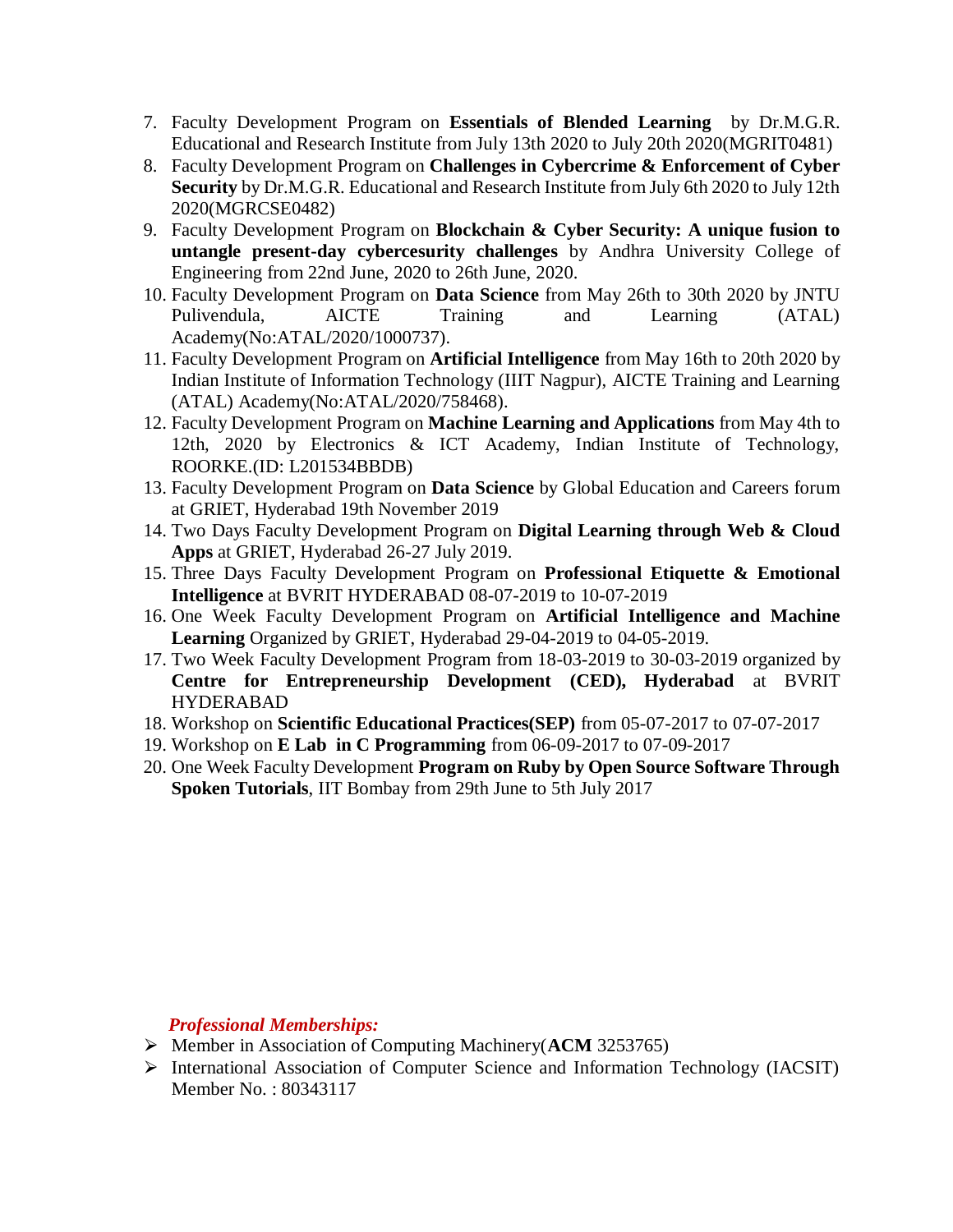- ⮚ International Association of Engineers(IAENG) Member No: 118306
- ⮚ International Association of Online Engineering (IOAE) ID: 373
- Editorial Board Member for International Journal of Soft Computing and Engineering (IJSCE) Registration No: 61903/BPL/CE/2011
- ⮚ Member of International Journal of Computer & Organization Trends ID:SSRGJ-IJCOT-13132
- ⮚ Member of International Innovative Scientific & Research Organization Membership ID: 2012-1159
- $\triangleright$  Editorial Board Member of International Journal of Computer Technology and Electronics Engineering (IJCTEE).
- ⮚ Reviewer of International Journal of Computer Science and Artificial Intelligence (IJCSAI).
- ⮚ Reviewer of International Journal of Engineering Research and Technology(IJERTREW255)
- ⮚ Member Universal Association of Computer and Electronics Engineers (UACEE). AM10100051947
- ⮚ i-Explore International Research Journal Consortium(IIJRC) Id: 13716

### *Any Other Achievements*

- ⮚ External Examiner at Bharathiar University, Coimbatore for Ph.D viva-voce examination Thesis " Enrichment of Secured and Optimized Routing based on Cryptography and Optimization Techniques in Mobile Adhoc Networks" Dated 08-11-2019
- ⮚ Evaluated Bhartahiar University, Coimbatore Ph.D Thesis "Enrichment of Secured and Optimized Routing based on Cryptography and Optimization Techniques in Mobile Adhoc Networks"
- ⮚ Indian Examiner at Anna University Chennai for Ph.D viva-voce examination Thesis "Certain Investigations on File Storage Security in Cloud to Ensure Confidentiality and Availability" Dated 12-06-2018
- ⮚ External Examiner at Algappa University, Karikudi, Tamilnadu for Ph.D viva-voce examination Thesis "Novel Approach for ensuring privacy of Dicom -content in Public Cloud" Dated 07-05-2018
- ⮚ Evaluated Anna University, Chennai Ph.D Thesis "Certain Investigations on File Storage Security in Cloud to Ensure Confidentiality and Availability"
- ⮚ Invited Talk on "Managing Data Sources towards Analysis" in the workshop Role of Statistics in Data Science Organized by Department of CSE, Adikavi Nannaya University, Rajahmundry on  $2<sup>nd</sup>$  and  $3<sup>rd</sup>$  April 2019
- ⮚ Invited talk on "Data Analytics" at One Day workshop organized by Department of CSE, Adikavi Nannaya University, Rajahmundry on 22nd February 2018.
- ⮚ Invited Talk on "Wireless Sensor Networks and Internet of Things" in two day International seminar sponsored by AICTE at Sasi Institute of Technology & Engineering, Tadepalligudem on 17th & 18th November 2017.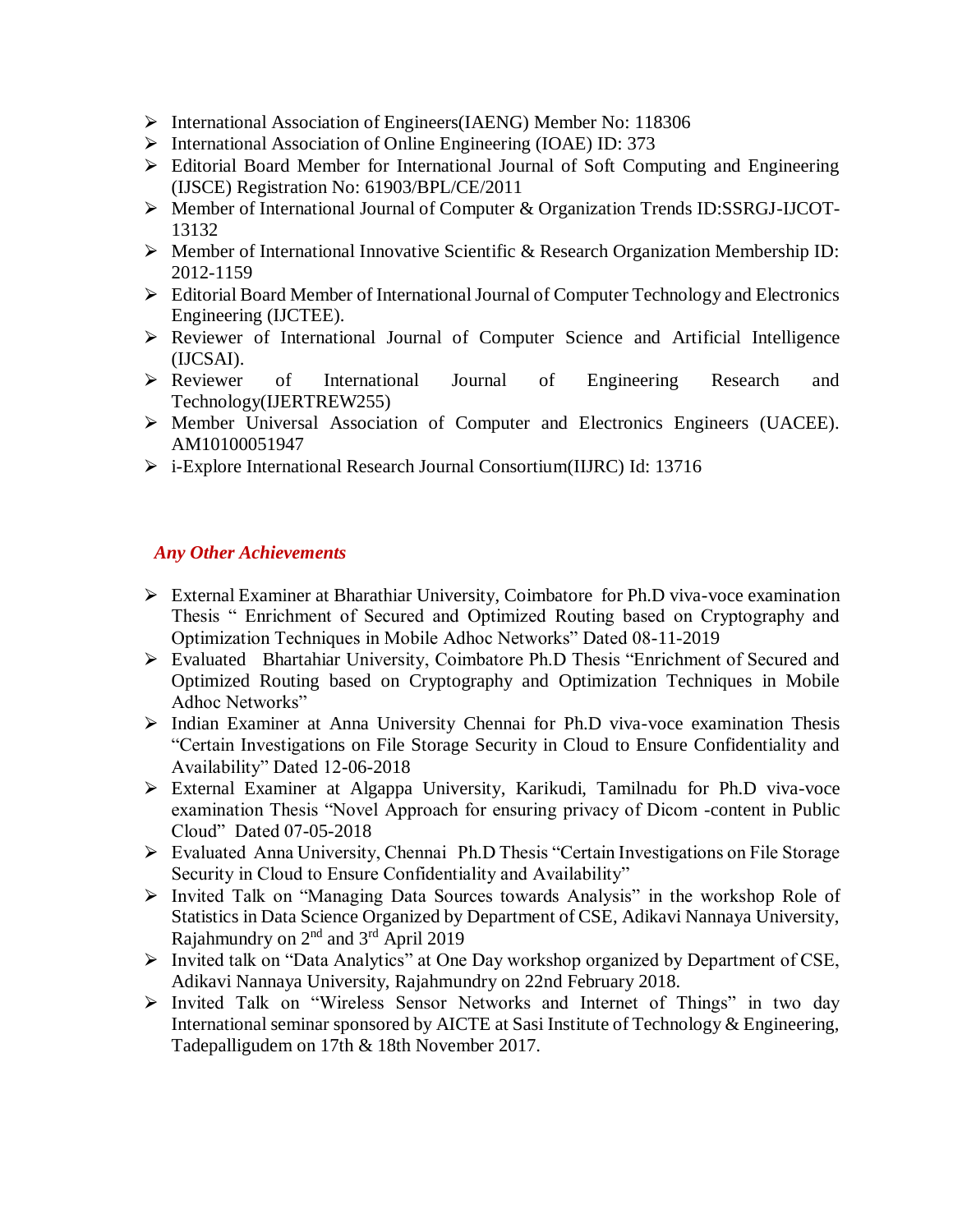⮚ Session chair in two day International Seminar on " Internet of Things and Wireless Sensor Networks" sponsored by AICTE on 17th and 18th November 2017 at Sasi Institute of Technology & Engineering, Tadepalligudem.

# *Online Quiz's*

- ⮚ Certificate of Appreciation for Faculty Program on NBA organized by Bharati Vidyapeeth College Of Engineering, Navi Mumbai - 400614.(Certificate ID T3IWHA-CE001464)
- ⮚ Certificate of Appreciation for Faculty Awareness Programme on Out Come based Education(OBE) organized by Sinhgad Institute of Technology and Science, Narhe, Pune on 9-5-2020. (Certificate Id : U8YP88-CE004171)

# *Certifications:*

- $\triangleright$  Creating and Debugging R Programs by Pluralsight
- $\triangleright$  Programming with R by Pluralsight
- $\triangleright$  Data Science with R by Simplilearn (Certificate code : 2435045)
- ⮚ Data Science : Machine Learning by HarvardX(VALID CERTIFICTE ID 96a0b298aa554391b394905f41ac4cbf)
- $\triangleright$  Data Science tools offered by IBM, an online learning initiative of IBM(VALID CERTIFICATE ID b501dfdc07e2440ea86d994a4edc9136)
- ⮚ Introduction to Data Science offered by IBM, an online learning initiative of IBM(VALID CERTIFICATE ID 010422f787aa4559bb07e3005428095b)
- $\triangleright$  R Programming for Absolute Beginners(UC-5dc18652-7525-4c11-94d4-dc8f70b2b6a3) by Udemy
- $\triangleright$  Open Data Foundations(DS0110EN) Provided by Cognitive Class an IBM Initiative
- $\triangleright$  Introduction to Project Management(1825040) by Simplilearn
- ⮚ Fundamental of Machine Learning by Capability Development, TATA STEEL
- $\triangleright$  AI for Every One by Coursera
- ⮚ Data Science Ethics by Coursera
- $\triangleright$  Introduction to Psychology by Coursera
- $\triangleright$  Introduction to Artificial Intelligence by Simplilearn
- ⮚ Programming for Everybody(Getting Started with Python) by Coursera
- $\triangleright$  Diploma in Machine Learning with R Studio(1998-14847399) by Alison Online Training
- $\triangleright$  Machine Learning with R(ML0151EN) Provided by Cognitive Class an IBM Initiative
- $\triangleright$  Introduction to Data Analytics(1765890) by Simplilearn
- $\triangleright$  Big data Foundation Course by DigitalVidya
- ⮚ Outcome Based Education (OBE) & Academic Quality Assurance (UC-448ac6cc-e488- 4a42-b8f8-6c36ef1675a7) by Udemy.
- > Foundational Artificial Intelligence by Skillup Online and NASSCOM(91afa908c62a48f29c0608c380870e8b)
- ⮚ Want to be a Data Scientist(UC-e21506f4-d5fb-43b8-a91e-fc2edd41a2e0) by Udemy
- ⮚ Master Data Management (UC-d474b158-cd95-4aca-ad85-7424f9b1efa0) by Udemy
- ⮚ Fully Accredited Professional Counseling Diploma(UC-f3884d63-b395-4483-82d5 f8a239903827) by Udemy
- $\triangleright$  Data Visualization with R (DV0151EN) Provided by Cognitive Class an IBM Initiative.